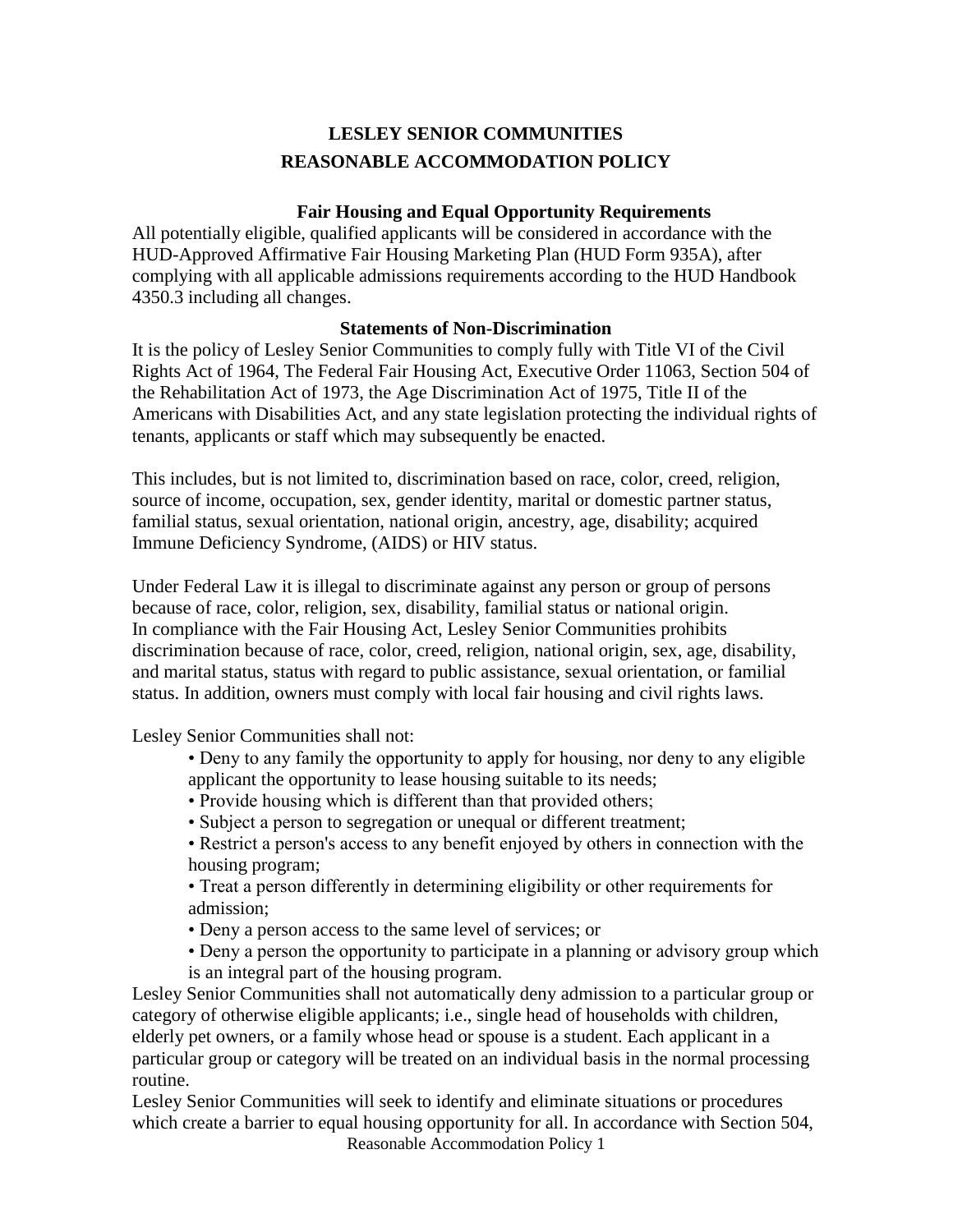Lesley Senior Communities will make physical or procedural changes to permit individuals with disabilities to have full advantage of the housing program. Such accommodations may include changes in the method of administering policies, procedures, or services. In addition, Lesley Senior Communities may perform structural modifications to housing and non-housing facilities where such modifications would be necessary to afford full access to the housing program for qualified individuals with handicaps.

# **Protections Provided Based on Sexual Orientation, Gender Identity or Marital Status**

Lesley Senior Communities complies with the Final Rule – Equal Access to Housing in HUD Programs – Regardless of Sexual Orientation or Gender Identity which was published in 2012. The owner/agent will comply with the requirements established in the Final Rule which ensures that HUD's core housing programs are open to all eligible persons regardless of sexual orientation, gender identity or marital status.

This is an equal opportunity housing facility. Lesley Senior Communities will make "reasonable accommodations" to individuals whose disabilities so require. Residency is open to all qualified, eligible persons without regard to race, color, creed, religion, source of income, occupation, sex, gender identity, marital or domestic partner status, familial status, sexual orientation, national origin, ancestry, age, disability; acquired Immune Deficiency Syndrome, (AIDS) or HIV status in the leasing, rental or other disposition of housing related facilities

["Equal Access to Housing in HUD Programs -](http://portal.hud.gov/hudportal/documents/huddoc?id=5359-F-02EqAccessFinalRule.pdf) Regardless of Sexual Orientation or Gender [Identity"](http://portal.hud.gov/hudportal/documents/huddoc?id=5359-F-02EqAccessFinalRule.pdf) is a final rule published by the U.S. Department of Housing and Urban Development (HUD) that prohibits housing discrimination against lesbian, gay, bi-sexual or transgendered (LGBT) individuals in all HUD subsidized, insured and financing programs. This rule took effect on March 5, 2012.

From an assisted housing perspective, the final rule requires owners and operators of HUDassisted or HUD-insured housing to make housing available without regard to the sexual orientation or gender identity of an applicant for, or occupant of, the dwelling; clarifies that all otherwise eligible families, regardless of marital status, sexual orientation, or gender identity, will have the opportunity to participate in HUD programs.

The rule also prohibits owners and operators of HUD-assisted housing or housing insured by HUD from asking about an applicant's or occupant's sexual orientation and gender identity for the purpose of determining eligibility or otherwise making housing available.

#### **Reasonable Accommodations**

It is in the intention of Lesley Senior Communities to make "reasonable accommodations" both in the application process and residency in accordance with HUD Handbook 4350.3 and especially with regards to Section 504 of the Rehabilitation Act of 1973 and the Fair Housing Act and other relevant civil rights laws and statutes. This also includes taking reasonable steps to ensure meaningful access to information and services we provide for persons with LEP (Limited English Proficiency).

### **Applicants who Require Reasonable Accommodations, Including Live-In Aides.**

Reasonable Accommodation Policy 2 A reasonable accommodation is a change, exception, or adjustment to a program, service, building, dwelling unit, or workplace that will allow a qualified person with a disability to fully participate in a program, take advantage of a service, live in a dwelling unit, or perform a job. For reasonable accommodations to apply there are several requirements.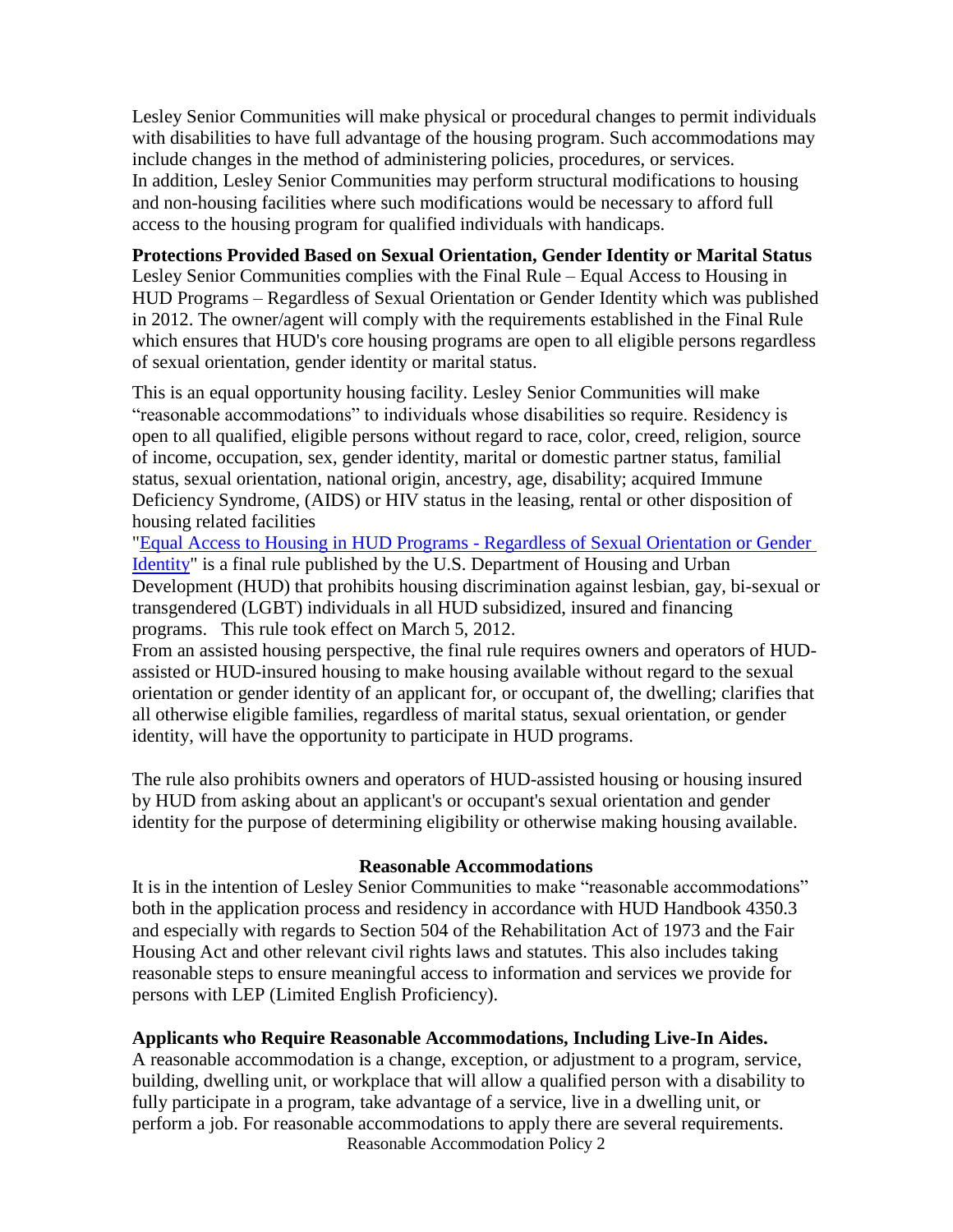First, the applicant must have a verifiable disability (mental or physical impairment that substantially limits one or more major life activities) as defined by HUD as applicable to the property's program type. Next, the disability must have a direct correlation to the accommodation being requested by the applicant. The applicant must request a reasonable accommodation and provide verification of his/her disability and his/her need for the accommodation. Finally, for the accommodation to be reasonable it cannot result in a financial or administrative burden to the property. In some situations, even with reasonable accommodations, applicants with disabilities cannot meet essential program requirements. In these situations the applicant is not eligible and the applicant will be rejected. Examples of such situations include cases where the applicant's behavior or performance in past housing caused a direct threat to the health or safety of persons or property; past history or other information that shows the applicant's inability to comply with the terms of the property's lease; or an objective determination that the applicant would require services from management that represent an alteration in the fundamental nature of the property's program.

If an applicant makes a request, management will provide a reasonable accommodation if the request meets the requirements discussed above.

Lesley Senior Communities' Reasonable Accommodation policies and procedures, will comply in all respects with California and Federal Law, and are presented below:

- a. Management, through the on-site manager, shall accept requests for reasonable accommodations orally or in writing. If the request is made orally, management shall assist the requestor in filling out the necessary paperwork in writing.
- b. Lesley Senior Communities forms shall be readily available at the front desk for distribution to tenants and applicants when requested or when staff has reason to believe a reasonable accommodation is being requested. At no point should residents or applicants be made to wait to submit a reasonable accommodation request until management or some other designated staff member is available.
- c. A request may be made by an individual tenant, or if the request is made by anyone on their behalf, including but not limited to a family member, spouse or significant other, healthcare provider or advocacy group, the request must be made in writing to management and make specific reference to the requesting tenant and a statement confirming the authority given by the tenant to the person making the request.
- d. Any understandable request for reasonable accommodation made to the on-site manager will be considered even if the individual making the request fails to use the term "reasonable accommodation" as part of the request.
- e. A request for reasonable accommodation can be made at any time, including in the application for housing and through eviction (up until the date of judgment).
- f. All requests for reasonable accommodation directed to the on-site manager of the Property, whether made orally or in writing, shall be immediately forwarded to the appropriate supervisor for a response, if that manager is unable to grant the decision themselves.
- g. If the applicant or tenant's disability is not apparent or known or if the accommodation/modification requested presents an undue burden or fundamental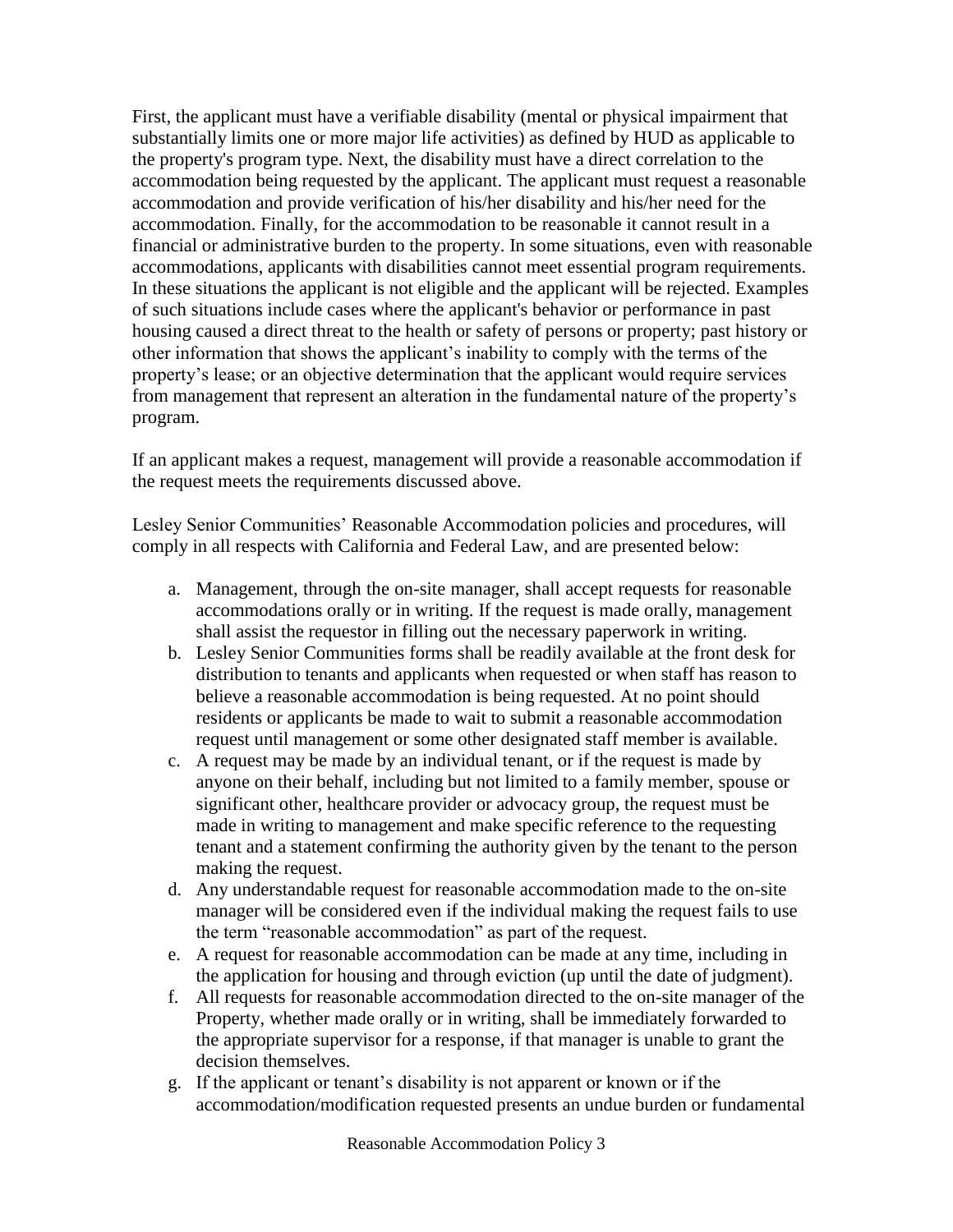alteration, Management will engage in a timely interactive dialogue to determine a mutually agreeable reasonable accommodation or modification. Includes suggesting equally effective alternatives to meet the disability related needs of the applicant or tenant.

- h. Management shall acknowledge receipt of a request for accommodation received, either in writing or orally, in writing within five (5) business days of receipt.
- i. All understandable requests for reasonable accommodations must be promptly considered. The time necessary to respond to a request depends on various factors, such as the urgency and complexity of the matter, but in no case shall the decision or written explanation as to why additional time is needed, take longer than fourteen (14) calendar days. Ignoring a reasonable accommodation request or reasonable modification request is denying that request.
- j. The final written decision regarding reasonable accommodation requests shall be retained in the tenants' and the company's files.
- k. Management shall consider all such intelligible requests for accommodations because of disability and shall grant those requests that are reasonable and as required by California and Federal Law.
- l. Management shall not impose nor condition granting a request for accommodation upon the payment of any additional fees or costs, except as may be permitted by all applicable law.
- m. Denial of a request for reasonable accommodation shall be in writing and may be based upon reasons permitted by all applicable law. Management shall notify such applicant or tenant (1) that the denial is without prejudice to a subsequent request accompanied by additional information or a change in circumstances and (2) that the tenant has the right to appeal the decision denying the request as set forth below.
- n. The denial of a request for reasonable accommodation shall be without prejudice to a subsequent request based upon different facts or circumstances and such subsequent request will be evaluated and decided upon based upon the same criteria as any other request.
- o. A reasonable accommodation request can only be denied if it poses an undue financial burden or fundamental alteration of the program. The fact that an accommodation may impose some cost on the housing provider is not grounds for a denial.
- p. Should a tenant seek an appeal of management's denial of a request for an accommodation, the tenant shall provide the written request to appeal and supporting materials and information (including but not limited to appropriate verification that the requestor meets the California and/or Federal definition of disability to the extent such disability is not obvious or previously known and that the requested accommodation is both necessary and related to the requestor's disability from a health care provider or other reliable qualified third party as defined in paragraph r below to the extent necessity and relationship to disability is not obvious or previously known) to the on-site manager within twenty-one (21) calendar days of the postage date of the denial.
- q. Management shall review any appeal of a denial of a request for an accommodation to see if the request for accommodation could be granted or if some other accommodation would be possible. Management's decision regarding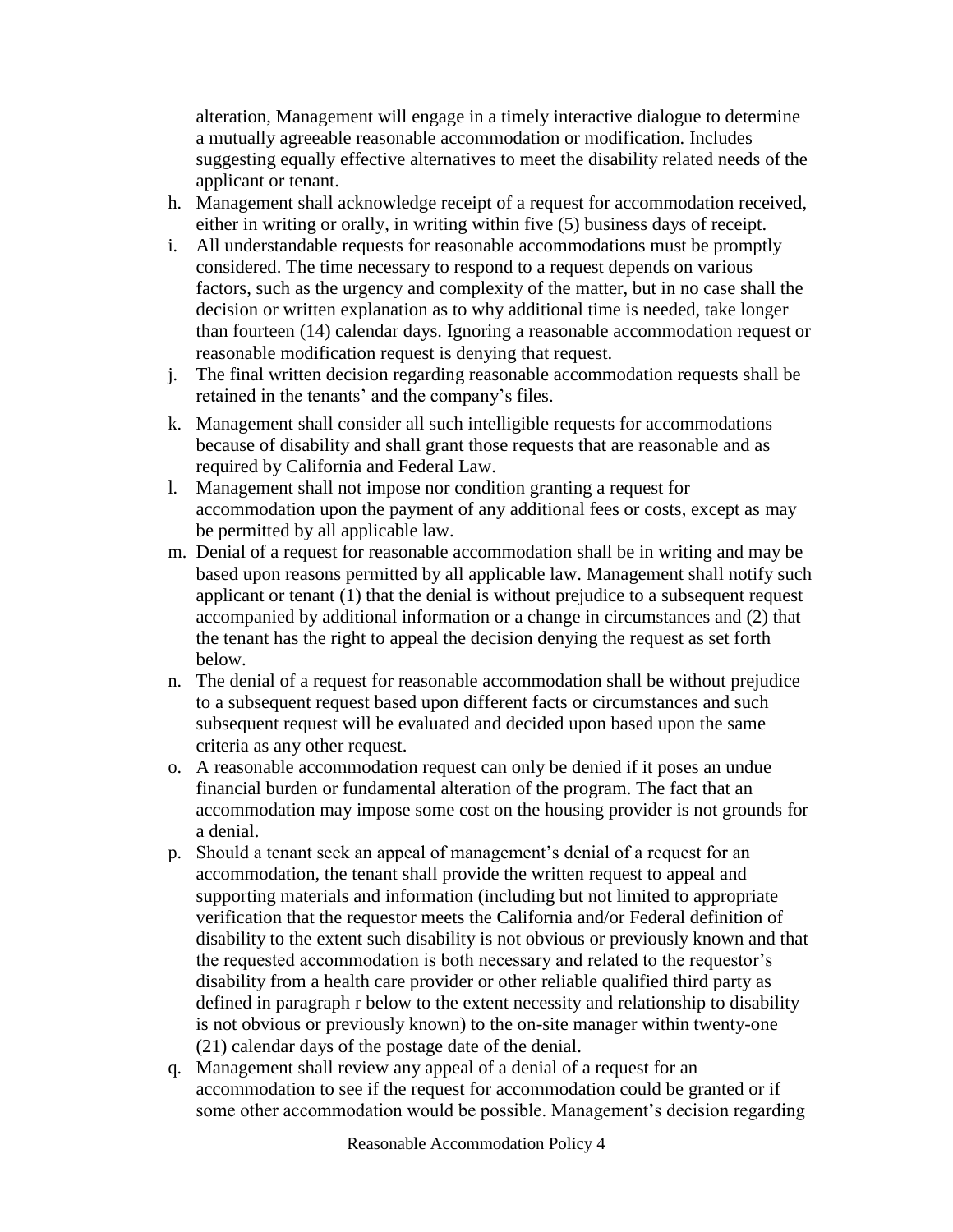the appeal will be provided to the appealing tenant in writing and sent via Certified Mail Return Receipt Requested within twenty-one (21) calendar days of the receipt of the appeal. Such decision shall be retained in the tenant's and the company's files.

r. Only if the disability of the tenant is not obvious or already known to management, management may request documentation of the disability and/or the disability-related need for accommodation. In such instances, the following policies and procedures will apply:

> (i) If the disability underlying the need for a requested accommodation is not readily apparent to the person considering the request, management may request reliable information that is:

> > (1) necessary to verify that the individual has a disability;

(2) describes the needed accommodation; and

(3) shows the relationship between the individual's disability and how the requested accommodation would enable the individual with a disability equal opportunity to use and enjoy a dwelling.

(ii) Management may not seek nor may it require information about, except as permitted by applicable law:

(1) The requestor's particular diagnosis or medical condition, the severity of the disability, medical records, medical history, other disability or medical issues unrelated to the request, or other disability or health related information beyond the information needed under (i) above.

(2) Information unrelated to the inquiry under (i) above.

(iii) Depending on the individual's circumstance, information establishing that the individual has a disability can usually be provided directly by the individual with a disability through a variety of means, such as a statement or documentation of receipt of disability benefits. Information confirming that the individual has a disability, or confirming that there is a disability-related need for the accommodation, may also be provided by any objectively reliable third party who is in a position to know about the requestor's disability or the disability-related need for the requested accommodation, per California Government Code section 12178,including:

(1) A medical professional;

(2) A health care provider, including the office of a medical practice or a nursing registry;

- (3) A peer support group;
- (4) A non-medical service agency or individual, including In-

Reasonable Accommodation Policy 5